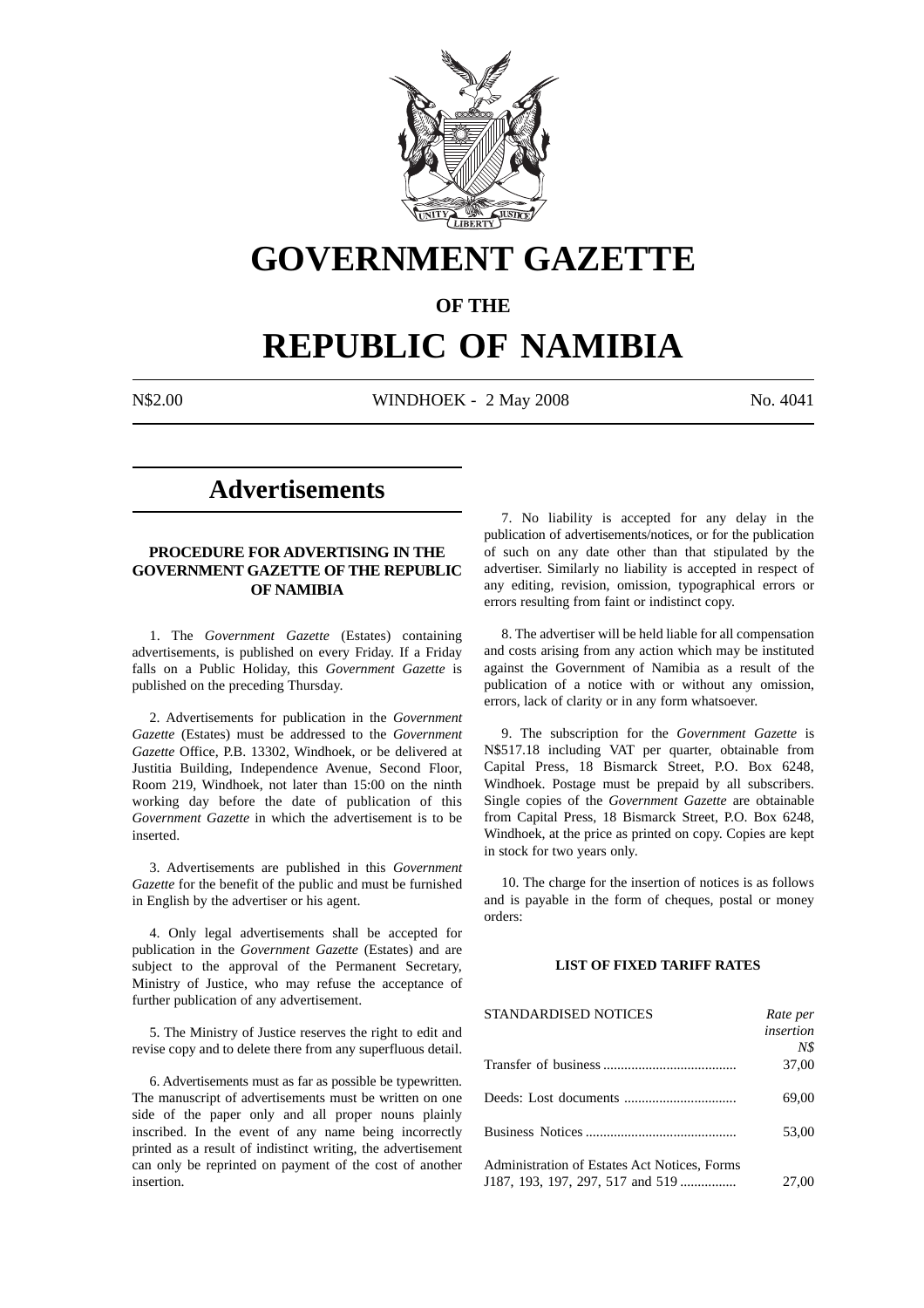|                                                                                                                                                                                                          | 48,00  |
|----------------------------------------------------------------------------------------------------------------------------------------------------------------------------------------------------------|--------|
| N.B. - Forms 2 and 6 - additional statements according<br>to word count table, added to the basic tariff.                                                                                                |        |
|                                                                                                                                                                                                          | 333,00 |
| Naturalisation notices (including a reprint for                                                                                                                                                          | 27,00  |
| Unclaimed moneys - only in the Government<br>Gazette, closing date 15 January (per entry of                                                                                                              | 13,00  |
|                                                                                                                                                                                                          | 53,00  |
|                                                                                                                                                                                                          | 27,00  |
| NON-STANDARDISED NOTICES                                                                                                                                                                                 |        |
| Company notices:                                                                                                                                                                                         |        |
| Short notices: Meetings, resolutions, offers of<br>compromise, conversions of companies, voluntary<br>windings-up, etc.: closing of members' registers<br>for transfer and/or declarations of dividends. | 120,00 |
| Declaration of dividends with profit statements,                                                                                                                                                         | 267,00 |
| Long notices: Transfers, changes in respect of<br>shares or capital redemptions, resolutions,                                                                                                            | 373,00 |

Insolvency Act and Company Act Notices:

| Liquidators' and other appointees' notices | 120.JU<br>80,00           |
|--------------------------------------------|---------------------------|
|                                            | 120,00                    |
| SALES IN EXECUTION AND OTHER PUBLIC SALES: |                           |
|                                            | 207,00                    |
| Public auctions, sales and tenders:        | 69,00<br>171,00<br>253.00 |

Trade marks in Namibia ................................. 120,50

#### ORDERS OF THE COURT

| Provisional and final liquidations or                  |        |
|--------------------------------------------------------|--------|
|                                                        |        |
| Reduction of change in capital mergers, offers         |        |
|                                                        | 157.00 |
| Judicial managements, <i>curator bonis</i> and similar |        |
|                                                        | 373,00 |
|                                                        | 48.00  |
| Supersession and discharge of petitions (J.158)        | 40,00  |
|                                                        |        |

11. The charge for the insertion of advertisements other than the notices mentioned in paragraph 10 is at the rate of N\$13,00 per cm double column. (Fractions of a cm must be calculated as a cm).

12. No advertisements shall be inserted unless the charge is prepaid. Cheques, drafts, postal or money orders must be made payable to the Ministry of Justice, Private Bag 13302, Windhoek.

#### **FORM J 187**

#### **LIQUIDATION AND DISTRIBUTION ACCOUNTS IN DECEASED ESTATES LYING FOR INSPECTION**

In terms of section 35(5) of Act 66 of 1965, notice is hereby given that copies of the liquidation and distribution accounts (first and final, unless otherwise stated) in the estates specified below will be open for the inspection of all persons interested therein for a period of 21 days (or shorter or longer if specially stated) from the date specified or from the date of publication hereof, whichever may be the later, and at the offices of the Master and Magistrate as stated.

Should no objection thereto be lodged with the Master concerned during the specified period, the executor will proceed to make payments in accordance with the accounts.

699/2005 VAN WYK Gloudina Maria, 240430- 0100086. Karasburg. Windhoek. Cox & De Kock Legal Practitioners, Main Street, P.O. Box 8, Karasburg.

916/2007 HEARN Cornelius Johannes, 500223- 00279, 6, 4th Road, Walvis Bay.Walvis Bay. Windhoek. Ugéne Thomas, Executor Testamentary, Jan Olivier & Co., Legal Practitioners, 131 Sam Nujoma Avenue, P.O. Box 597, Walvis Bay.

183/2008 STRACK Regina Berta Hildegard, 42051600317, Windhoek, Namibia. Peter-Burghard Strack. Windhoek. Klaus Nieft, Executor, c/o Keller & Neuhaus Trust Co. (Pty) Ltd, P.O. Box 156, Windhoek, Namibia.

94/2008 VAN WYK Christine, 82030110752, 18 Drakensberg Street, Eros. Windhoek. Bank Windhoek Limited, P.O. Box 15, Windhoek.

692/2007 KÜHL Horst Volkmer, 40092201003- 05, Erf 1472, Klein Windhoek. Windhoek. T&L Corporate Solutions, P.O. Box 40714, Ausspannplatz, Windhoek, Room 301, 3rd Floor, Maerua Mall.

653/2005 VAN WYK Jacobus Albertus, 65021- 200313, Henties Bay. Minah van Wyk, 50041300432. Windhoek. Henties Bay. Execurust (Pty) Ltd, P.O. Box 80597, Windhoek.

143/2008 MAIBERGER Karl Heinz, 31091000- 174, Swakopmund. Windhoek. Swakopmund. Standard Executors & Trustees, P.O. Box 2164, Windhoek, Namibia.

771/2007 VAN WYK Elsa, 52020300060, Erf No. 3167, Khomasdal, Windhoek. Jan van Wyk, 53010102585. Windhoek. Windhoek. First National Trust, P.O. Box 448, Windhoek.

1029/2007 VERSTER Willem Johannes, 180406- 0100040, Huis Sonder Sorge, Okahandja. Okahandja. Windhoek. First National Trust, P.O. Box 448, Windhoek.

 38/2008 VON KUHNE Heiko Heinrich Emich, 27112000076, Swakopmund. Swakopmund. Windhoek. First National Trust, P.O. Box 448, Windhoek.

\_\_\_\_\_\_\_\_\_\_\_\_\_\_\_\_\_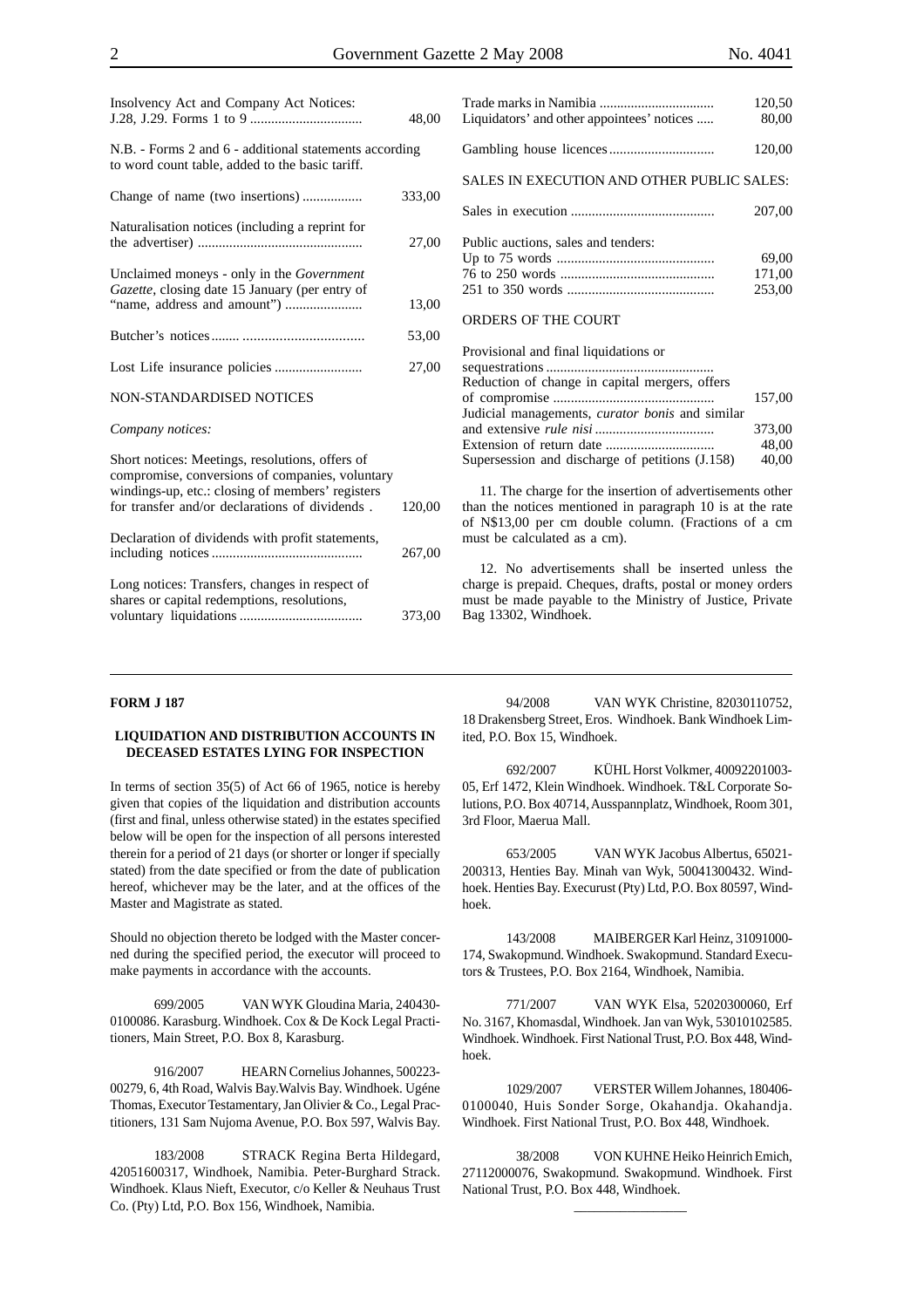#### **FORM J 193**

#### **NOTICE TO CREDITORS IN DECEASED ESTATES**

All persons having claims against the estates mentioned below are hereby called upon to lodge their claims with the executors concerned, within 30 days (or otherwise as indicated) calculated from the date of publication hereof. The information is given in the following order. Estate number, surname and Christian names, date of birth, identity number, last address, date of death; surviving spouse's names, surname, date of birth and identity number, name and address of executor or authorised agent, period allowed for lodgement of claims if other than 30 days.

274/2008 BARNARD Ockert Cornelius, Windhoek, 20 October 1931, 20103100024, Seniorpark, Windhoek, 18 March 2008. Gertruida Philippina Barnard, 20 November 1929, 29112000167. First National Trust, P.O. Box 448, Windhoek.

205/2008 HERMANN Pieter, 16 August 1971, 71081600373, Erf No. 102, Hakhaseb Street, Usakos, Namibia. 21 February 2008. Emilie Christa Hermann, 29 April 1973, 73042900398. An Hans-Kaumbi, Ueitele & Hans Legal Practitioners, No. 28 Beethoven & Wagner Street, Windhoek-West, Windhoek, Namibia.

336/2008 STEENKAMP Jacobus Christiaan, Windhoek, 26 December 1919, 1912260100037, Farm Meerpoort, Aranos. 23 March 2008. Christina Gertruida Steenkamp, 4 August 1926, 2608040100023. Standard Executors & Trustees, P.O. Box 2164, Windhoek, Namibia.

330/2008 GERTZE Stephanus Matuundju, Windhoek, 30 January 1970, 7001300600230, Walvis Bay, 8 February 2008. Imelda Charmaine Gertze, 9 December 1970, 70120900475. Standard Executors & Trustees, P.O. Box 2164, Windhoek, Namibia.

193/2008 SCHOONBEE Phillipus Petrus Ignatius, Windhoek, 24 August 1940, 40082400342, Erf 91, Uis. 26 January 2008. Susanna Gertruida Schoonbee, 11 October 1940, 4010110015000. Barend Johannes van Wyk as nominee of Bank Windhoek Limited, P.O. Box 15, Windhoek.

283/2008 GAWASEB Bernatus, Windhoek, 21 August 1970, 7008210500217, Erf 3342, Khomasdal, Windhoek. 25 February 2008. Virginia Gawaseb, 1 September 1970, 70090100360. Barend Johannes van Wyk as nominee of Bank Windhoek Limited, P.O. Box 15, Windhoek.

181/2008 MURPHY William John Charles, Windhoek. 1 November 1926, 2611015020086, 80 Mermaid Street, Narraville ,Walvis Bay, 1 February 2008. Bank Windhoek Ltd, P.O. Box 15, Windhoek.

#### **IN THE MAGISTRATE'S COURT FOR THE DISTRICT OF WINDHOEK**

\_\_\_\_\_\_\_\_\_\_\_\_\_\_\_\_

#### **HELD AT WINDHOEK CASE NO: 361 OF 2007**

In the matter between:

**THE MUNICIPAL COUNCIL OF WINDHOEK** Execution Creditor

and

#### **THE ADMINISTRATOR / EXECUTOR IN THE ESTATE OF THE LATE MAGRIETHA FREDRIK being MAGDALENA KHARUXAS** Execution Debtor

#### **NOTICE OF SALE IN EXECUTION**

IN EXECUTION of a Judgment granted by the above Honourable Court against the Execution Debtor on **18 November 2007**, the following property will be sold by public auction on **15 MAY 2008**, at **10h00** by the Messenger of the Court for the district of Windhoek in front of the Magistrate's Court, Mungunda Street, Katutura, Windhoek.

| <b>CERTAIN ERF:</b> | Erf 1318, Katutura, (Extension 3)<br>96 Attie Potgieter Street |
|---------------------|----------------------------------------------------------------|
| SITUATE:            | In the Municipality of Windhoek<br>Registration Division: "K"  |
| MEASURING:          | $262 \text{ m}^2$ (two hundred and sixty two<br>square metres) |

Alleged improvements: l x Kitchen, l x Lounge, 2 x Bedrooms, 1 x Outside Bath/Toilet Combination.

#### **MAIN CONDITIONS OF SALE:**

- 1. The Sale is subject to the provisions of the Magistrate's Courts Act No. 32 of 1944, as amended.
- 2. The property will be sold "voetstoots" according to the existing title deed.
- 3. One tenth of the purchase price will be payable immediately after the Sale in cash, the balance against transfer to be secured by a bank or building society guarantee.
- 4. The complete conditions of Sale may be inspected at the office of the Messenger of the Court, Windhoek (Tel no: 248568) and at the Plaintiff's Attorneys' offices at the undermentioned address.
- 5. The sale will be in Namibian Dollars and no bid less than N\$1,00 (ONE NAMIBIAN DOLLAR) will be accepted.

DATED at WINDHOEK on 7 MARCH 2008.

VAN DER MERWE-GREEFF INC. ATTORNEYS FOR PLAINTIFF / EXECUTION CREDITOR 20 BISMARCK STREET WINDHOEK

\_\_\_\_\_\_\_\_\_\_\_\_\_\_\_\_\_

#### **IN THE MAGISTRATE'S COURT FOR THE DISTRICT OF WINDHOEK**

**HELD AT WINDHOEK CASE NO. 4421/2006**

In the matter between

and

**WINDHOEK CASH & CARRY (PTY) LTD** Plaintiff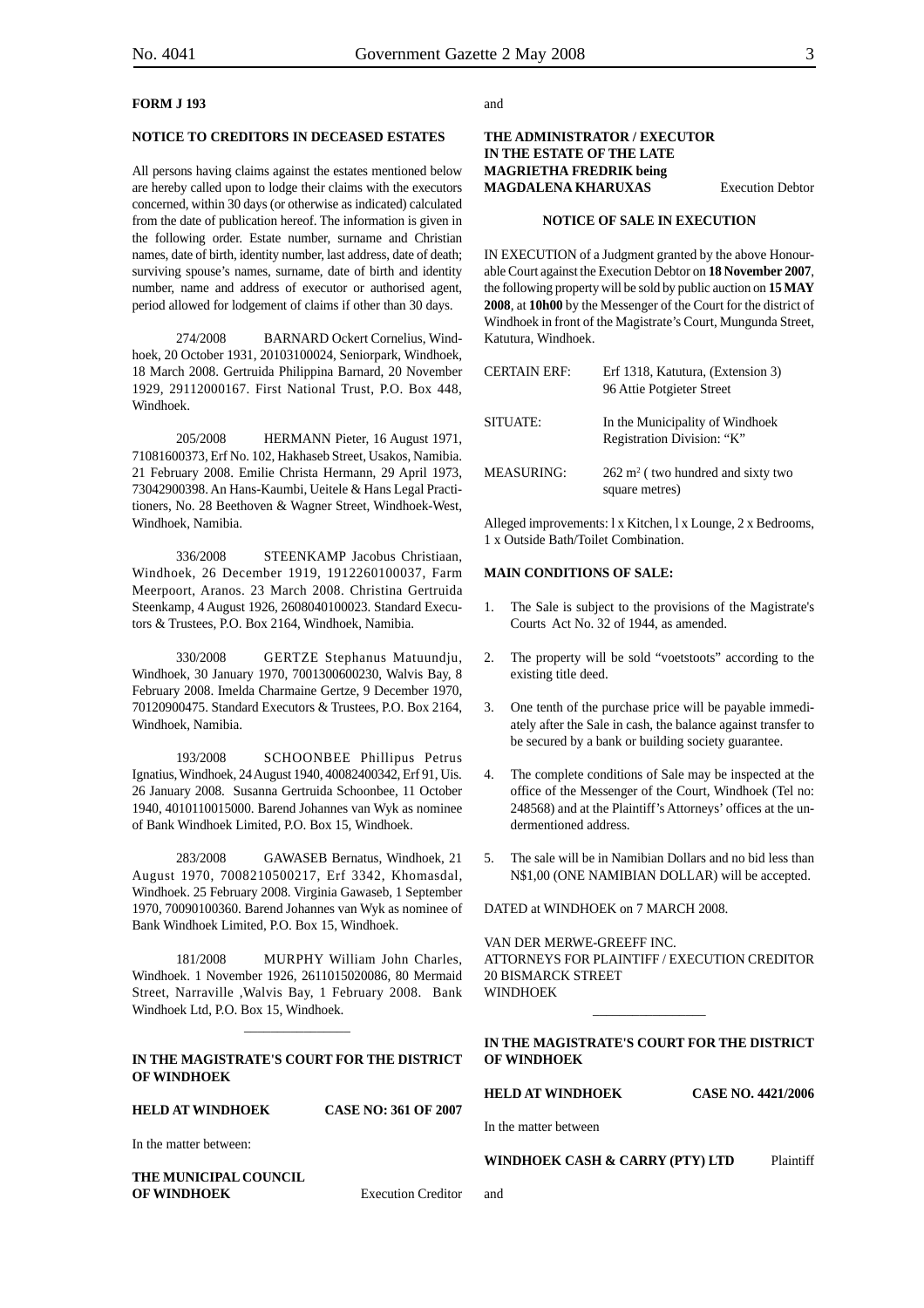#### **STANLEY KOZONGUIZI** Defendant

#### **NOTICE OF SALE IN EXECUTION OF IMMOVABLE PROPERTY**

In Execution of a Judgment of the above Honourable Court in the above mentioned suit, a sale will be held on **FRIDAY, 16 MAY 2008** at **14h00** at Erf 1475 and Erf 797, Epako, of the undermentioned immovable property of the Defendant:

| <b>CERTAIN:</b>   | Erf No. 1475, Extension 2, Epako                            |
|-------------------|-------------------------------------------------------------|
| SITUATED:         | In the Municipality of Gobabis<br>Registration Division "L" |
| MEASURING:        | 309 Square Metres                                           |
| <b>HELD BY:</b>   | Deed of Transfer No. T 2213/1995                            |
| <b>CERTAIN:</b>   | Erf No. 797, Extension 1, Epako                             |
| SITUATED:         | In the Municipality of Gobabis<br>Registration Division "L" |
| <b>MEASURING:</b> | 396 Square Metres                                           |
| HELD BY:          | Deed of Transfer No. T 1401/1995                            |

#### **CONDITIONS OF SALE:**

- 1. The sale is subject to the provisions of the Magistrate's Courts Act No 32 of 1944, as amended, and the property will be sold "voetstoots" according to the existing title deed.
- 2. 10% of the purchase price to be paid in cash on the date of the sale, the balance together with interest thereon at 20% against transfer, which transfer shall be given without delay.
- 3. The full Conditions of Sale will be read out by the Messenger of Court on the day of the sale, but may be inspected at any time prior to the sale at the offices of the Messenger of Court or at the office of the Plaintiff's attorneys.

\_\_\_\_\_\_\_\_\_\_\_\_\_\_\_\_\_

DATED at WINDHOEK this 17th day of APRIL 2008.

ENGLING STRITTER & PARTNERS ATTORNEYS FOR PLAINTIFF 12 LOVE STREET WINDHOEK

**MBENOVANDU HARTLEY** Defendant

#### **NOTICE OF SALE IN EXECUTION OF IMMOVABLE PROPERTY**

In Execution of a Judgment of the above Honourable Court in the abovementioned suit, a sale will be held on **30 MAY 2008** at **10h00** at the premises of the undermentioned property of the Defendant.

| <b>CERTAIN:</b>   | Erf No 379, Opuwo (Extension No. 1)                                        |
|-------------------|----------------------------------------------------------------------------|
| SITUATE:          | In the Municipality of Opuwo<br>Registration Division "A"<br>Kunene Region |
| <b>MEASURING:</b> | 300 (three nil nil) Square metres                                          |

The following improvements are on the property (although nothing in this respect is guaranteed).

#### VACANT STAND

- 1. The Sale is subject to provisions of the High Court Act No. 16 of 1990, as amended, and the property will be sold "voetstoots" according to the existing title deed.
- 2. The property shall be sold by the Deputy Sheriff of OPUWO to the highest bidder.
- 3. 10% of the purchase price is to be paid in cash on the date of the sale, the balance together with interest at a rate equal to the prime lending rate of the Plaintiff from time to time plus 5% as from the date of sale in execution to date of registration, both dates inclusive, is to be paid against transfer, to be secured by a Bank or Building Society or other acceptable guarantee to be furnished to the Deputy Sheriff within fourteen (14) days after the date of the sale in execution.
- 4. The complete Conditions of Sale will be read out at the time of the sale, but may be inspected beforehand at the offices of the Deputy Sheriff or First National Bank Windhoek at the offices of the Plaintiff's Attorneys at the undermentioned address.

DATED at WINDHOEK on this 18th day of MARCH 2008.

\_\_\_\_\_\_\_\_\_\_\_\_\_\_\_\_\_

T J A LOUW THEUNISSEN, LOUW & PARTNERS SCHÜTZEN HAUS, NO. 1 SCHÜTZEN STREET WINDHOEK, NAMIBIA

| IN THE HIGH COURT OF NAMIBIA<br><b>CASE NO. I 2542/07</b> |
|-----------------------------------------------------------|
| In the matter between:                                    |
| STANDARD BANK NAMIBIA LIMITED<br>Plaintiff<br>Plaintiff   |
| and                                                       |
| <b>JOSEPH CORNELIUS LOSPER</b><br>Defendant               |
|                                                           |
|                                                           |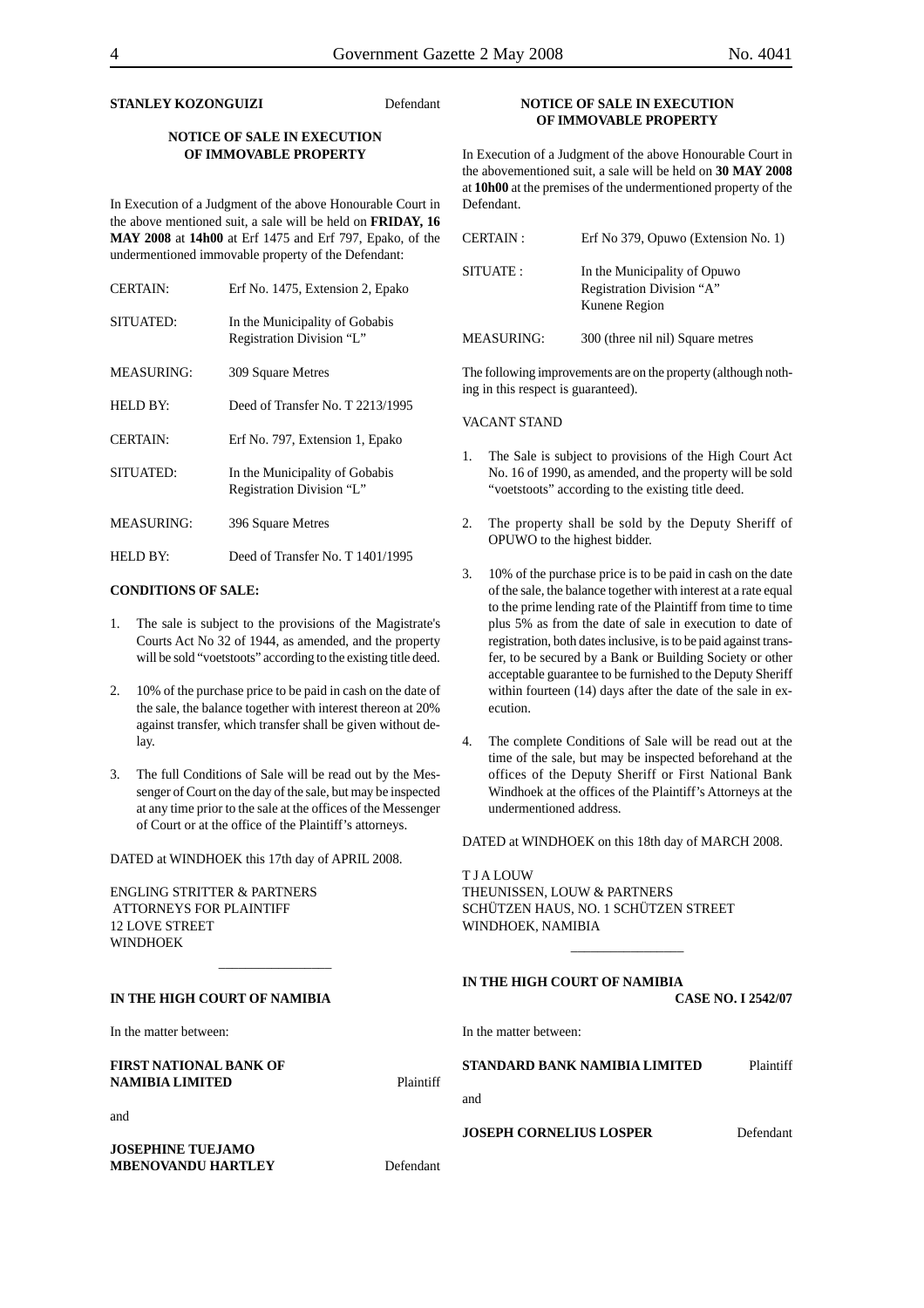#### **NOTICE OF SALE IN EXECUTION OF IMMOVABLE PROPERTY**

Pursuant to a Judgment of the above Honourable Court granted on **22 November 2007**, the following immovable property will be sold without reserve and voetstoots by the Deputy Sheriff of the District of **REHOBOTH** on **29 MAY 2008** at **10h00** at ERF NO. 172, BLOCK D, REHOBOTH.

| CERTAIN: | Erf No. 172. Block D. Rehoboth                               |
|----------|--------------------------------------------------------------|
| SITUATE: | In the Town Council of Rehoboth<br>Registration Division "M" |

MEASURING: 1232 (one thousand two hundred and thirty two) square metres

CONSISTING OF: 3 Bedrooms, 1 Bathroom, Lounge, Kitchen, 1 Garage, 1 Storeroom

The "Conditions of Sale-in-Execution" will lie for inspection at the office of the Deputy Sheriff at REHOBOTH and at the Head Office of Plaintiff at WINDHOEK and Plaintiff's Attorneys, Fisher, Quarmby & Pfeifer, at the undermentioned address.

DATED at WINDHOEK this 10th day of APRIL 2008.

FISHER, QUARMBY & PFEIFER LEGAL PRACTITIONER FOR PLAINTIFF 108 SWABS BUILDING POST STREET MALL PO BOX 37 **WINDHOFK** 

**IN THE HIGH COURT OF NAMIBIA CASE NO. I 2071/07**

\_\_\_\_\_\_\_\_\_\_\_\_\_\_\_\_\_

In the matter between:

**STANDARD BANK NAMIBIA LIMITED** Plaintiff

and

**PATRICK BERNARD SIEBERT Defendant** 

#### **NOTICE OF SALE IN EXECUTION OF IMMOVABLE PROPERTY**

Pursuant to a Judgment of the above Honourable Court granted on **4 FEBRUARY 2008**, the following immovable property will be sold without reserve and voetstoots by the Deputy Sheriff of the District of **REHOBOTH** on **29 MAY 2008** at **11h00** in ERF NO. 861, (A PORTION OF ERF 119), REHOBOTH

| <b>CERTAIN:</b> | Erf No. 861 (A Portion of Erf 119).<br>Rehoboth                    |
|-----------------|--------------------------------------------------------------------|
| SITUATE:        | In the Town Council of Rehoboth<br>Registration Division "M"       |
| MEASURING:      | 1042 (one thousand and forty two) square<br>metres                 |
| CONSISTING OF   | 3 Bedrooms, 2 Bathrooms, Lounge,<br>Kitchen, Family Room, Verandah |

The "Conditions of Sale-in-Execution" will lie for inspection at the office of the Deputy Sheriff at REHOBOTH and at the Head Office of Plaintiff at WINDHOEK and Plaintiff's Attorneys, Fisher, Quarmby & Pfeifer, at the undermentioned address.

DATED at WINDHOEK this 10th day of APRIL 2008.

FISHER, QUARMBY & PFEIFER LEGAL PRACTITIONER FOR PLAINTIFF 108 SWABS BUILDING POST STREET MALL PO BOX 37 **WINDHOFK** 

#### **IN THE MAGISTRATE'S COURT FOR THE DISTRICT OF WINDHOEK**

\_\_\_\_\_\_\_\_\_\_\_\_\_\_\_\_\_

**HELD AT WINDHOEK CASE NO: 2114/2007**

In the matter between:

#### **GUNNAR JENSEN BUILDING MATERIALS TRUST T/A PENNYPINCHERS TIMBERCITY WINDHOEK** Plaintiff

and

**HOMELINK BUILDING SUPPLIES CC** First Defendant **V A DU PREEZ** Second Defendant

#### **NOTICE OF SALE IN EXECUTION**

IN EXECUTION of a judgment granted by the above Honourable Court on **12 JULY 2007**, the following immovable property will be sold without reserve and "voetstoots" by the Messenger of the Court for the district of **WALVIS BAY** on **FRI-DAY, 30 MAY 2008** AT **10h00** IN FRONT OF THE MAGIS-TRATE'S COURT OF WALVIS BAY:

| <b>CERTAIN:</b> | Erf 47, Langstrand                                             |
|-----------------|----------------------------------------------------------------|
| SITUATED:       | In the Municipality of Walvis Bay<br>Registration Division "F" |
| MEASURING:      | 468 Square Metres                                              |
| HELD BY:        | Deed of Transfer No. T 1734/2006                               |
|                 |                                                                |

IMPROVEMENTS: Undeveloped Erf

The "Conditions of Sale in Execution" will lie for inspection at the office of the Messenger of the Court, Walvis Bay and the Plaintiff's Legal Practitioners, Behrens & Pfeiffer, at the undermentioned address.

DATED at WINDHOEK on this 14th day of APRIL 2008.

BEHRENS & PFEIFFER R.P. BEHRENS LEGAL PRACTITIONER FOR PLAINTIFF 2ND FLOOR, SUITE 203 MAERUA PARK BLDG.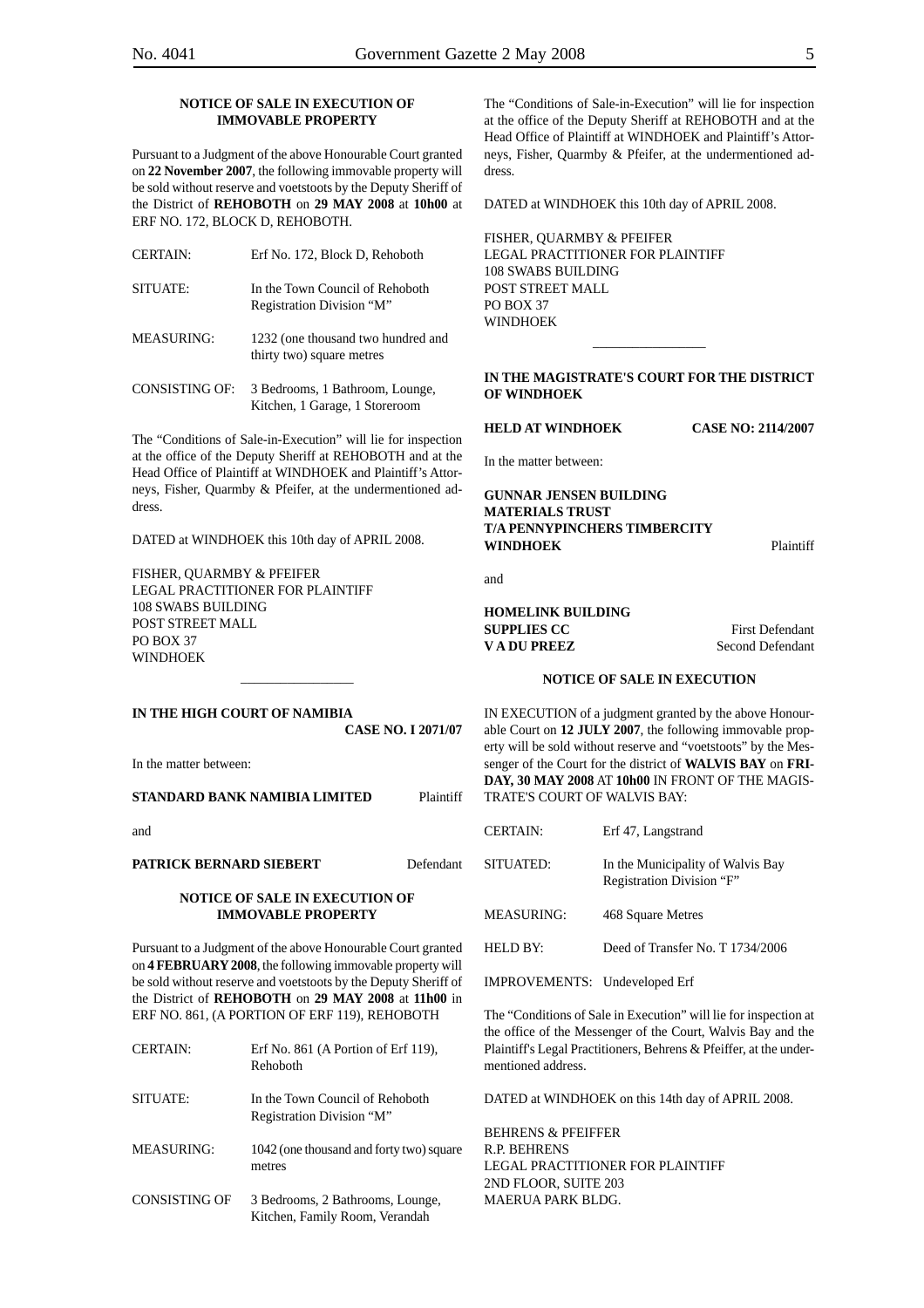| CENTAURUS ROAD |
|----------------|
| WINDHOEK       |

#### **IN THE MAGISTRATE'S COURT FOR THE DISTRICT OF KEETMANSHOOP**

\_\_\_\_\_\_\_\_\_\_\_\_\_\_\_\_\_

| <b>HELD AT KEETMANSHOOP</b>   | <b>CASE NO: 391/2007</b> |
|-------------------------------|--------------------------|
| In the matter between:        |                          |
| STANDARD BANK NAMIBIA LIMITED | Plaintiff                |

and

#### **CHRIS REDELINGHUYS** Defendant

#### **NOTICE OF SALE IN EXECUTION**

IN EXECUTION of a judgment granted by the above Honourable Court on **18 JANUARY 2008**, the following immovable property will be sold without reserve and "voetstoots" by the Messenger of the Court for the district of **KEETMANSHOOP** on **FRIDAY, 23 MAY 2008** AT **09h00** IN FRONT OF THE MAGISTRATE'S COURT OF KEETMANSHOOP:

| <b>CERTAIN:</b> | Remaining extent of Erf No. 62,<br>Keetmanshoop                  |
|-----------------|------------------------------------------------------------------|
| SITUATED:       | In the Municipality of Keetmanshoop<br>Registration Division "T" |

MEASURING: 1801 Square Metres

- HELD BY: Deed Of Transfer No. T 2540/1994
- IMPROVEMENTS: Ground floor dwelling, comprising of open plan living room / dining room, kitchen with scullery and pantry, main bedroom with en-suite bathroom, two separate bedrooms, bathroom and separate WC.

The "Conditions of Sale in Execution" will lie for inspection at the office of the Messenger of the Court, Keetmanshoop and the Plaintiff's Legal Practitioners, Behrens & Pfeiffer, at the under-mentioned address.

DATED at WINDHOEK on this 17th day of APRIL 2008.

BEHRENS & PFEIFFER R.P. BEHRENS LEGAL PRACTITIONER FOR PLAINTIFF 2ND FLOOR, SUITE 203 MAERUA PARK BLDG. CENTAURUS ROAD **WINDHOEK** 

#### **IN THE MAGISTRATE'S COURT FOR THE DISTRICT OF WINDHOEK**

 $\overline{\phantom{a}}$ 

#### **HELD AT WINDHOEK CASE NO: 7987/06**

In the matter between:

**CITY OF WINDHOEK** Plaintiff

and

#### **SIMON IYAMBO AND LIINA IYAMBO** Defendant

#### **NOTICE OF SALE IN EXECUTION**

IN EXECUTION of a Judgment granted by the above Magistrate's Court against the Defendant the following Property will be sold by Public Auction on **3 July 2008**, at **10h00**, at the Office of the Magistrate's Court Windhoek by the Messenger of the Court for the district of Windhoek.

| CERTAIN:          | Erf No. 1948, Okuryangava, Katutura,<br>Windhoek             |
|-------------------|--------------------------------------------------------------|
| SITUATED:         | In the Municipality of Windhoek<br>Registration Division "K" |
| <b>MEASURING:</b> | 200 (Two Zero Zero) Square Metres                            |
| HELD BY:          | Deed of Transfer No. T 4590/2002                             |
|                   |                                                              |

With all fixed improvements thereon, consisting of

#### **ONE ONE BEDROOM DWELLING HOUSE**

although no guarantee is given in this regard.

#### **CONDITIONS OF SALE:**

- 1. The Sale is subject to the provisions of the High Court Act No. 16 of 1990.
- 2. The property will be sold "voetstoots" according to the exciding title deed.
- 3. One-tenth of the Purchase Price will be payable immediately after the sale in cash, the balance together with interest thereon at 11, 25% per annum against transfer to be secured by a Bank or Building Society guarantee, and which transfer shall be given without delay.
- 4. The following fixed improvements are on the property, although no warranty is given in this regard:

ONE ONE BEDROOM DWELLING HOUSE

5. The complete Conditions of Sale will be read out at the time of the Sale and may be inspected at the offices of the Messenger of the Court, Windhoek.

CONRADIE & DAMASEB ATTORNEY FOR PLAINTIFF 1191 NELSON MANDELA AVENUE **WINDHOEK** 

| IN THE MAGISTRATE'S COURT FOR THE DISTRICT |  |
|--------------------------------------------|--|
| <b>OF WINDHOEK</b>                         |  |

\_\_\_\_\_\_\_\_\_\_\_\_\_\_\_\_\_

**HELD AT WINDHOEK CASE NO: 1785/06**

In the matter between:

#### **CITY OF WINDHOEK** Plaintiff

and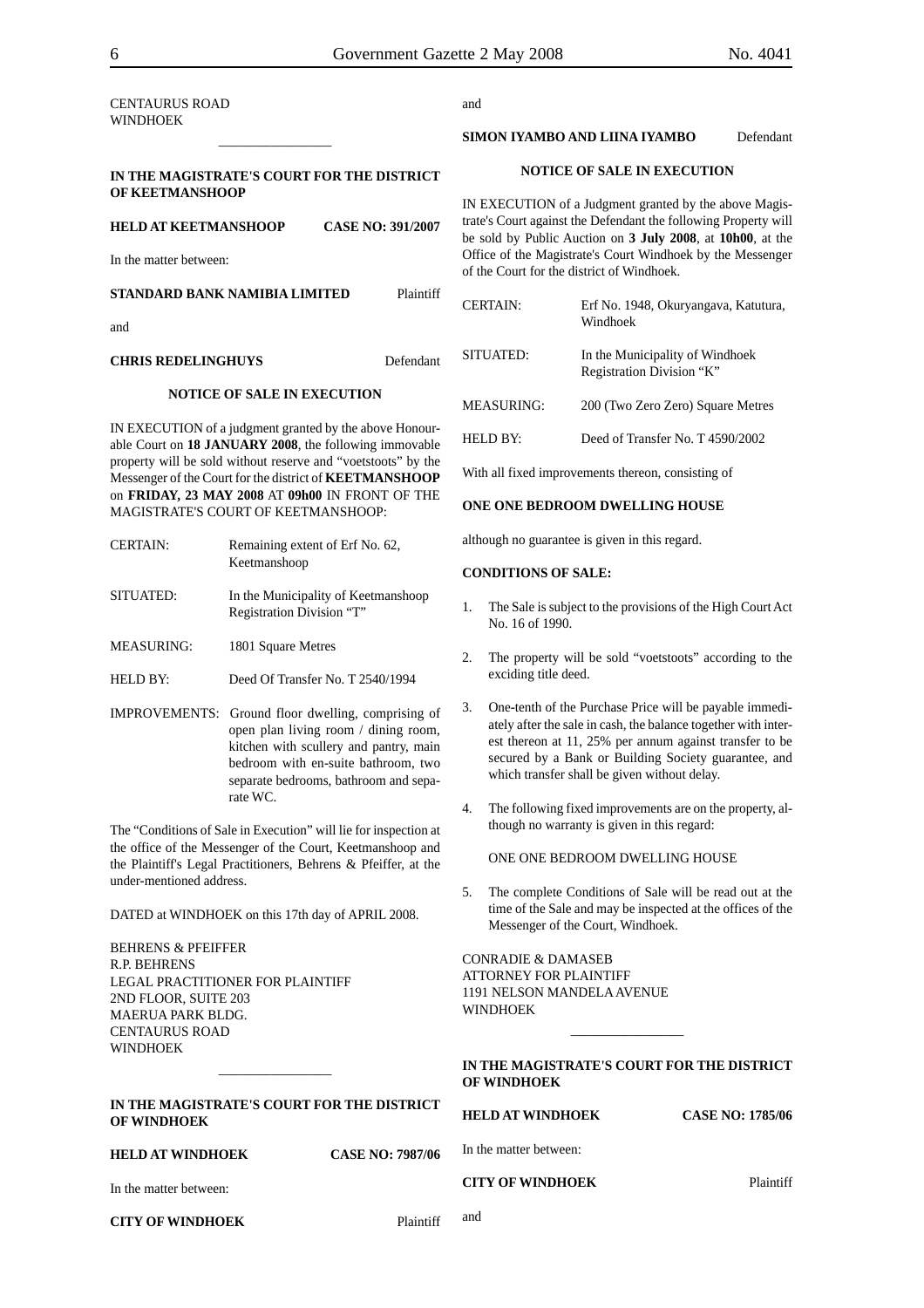#### **HENRIETTE MACHEL BRENDELL** Defendant

#### **NOTICE OF SALE IN EXECUTION**

IN EXECUTION of a Judgment granted by the above Magistrate's Court against the Defendant the following Property will be sold by Public Auction on **3 July 2008**, at **10h00**, at the Office of the Magistrate's Court Windhoek by the Messenger of the Court for the district of Windhoek.

| <b>CERTAIN:</b>   | Erf No. 4471, Khomasdal, (Extension 1),<br>Windhoek          |
|-------------------|--------------------------------------------------------------|
| SITUATED:         | In the Municipality of Windhoek<br>Registration Division "K" |
| <b>MEASURING:</b> | 450 (Four Five Zero) Square Metres                           |

HELD BY: Deed of Transfer No. T 3857/2003

With all fixed improvements thereon, consisting of

#### **ONE THREE BEDROOM DWELLING HOUSE**

although no guarantee is given in this regard.

#### **CONDITIONS OF SALE:**

- 1. The Sale is subject to the provisions of the High Court Act No. 16 of 1990.
- 2. The property will be sold "voetstoots" according to the exciding title deed.
- 3. One-tenth of the Purchase Price will be payable immediately after the sale in cash, the balance together with interest thereon at 11, 25% per annum against transfer to be secured by a Bank or Building Society guarantee, and which transfer shall be given without delay.
- 4. The following fixed improvements are on the property, although no warranty is given in this regard:

ONE THREE BEDROOM DWELLING HOUSE

5. The complete Conditions of Sale will be read out at the time of the Sale and may be inspected at the offices of the Messenger of the Court, Windhoek.

CONRADIE & DAMASEB ATTORNEY FOR PLAINTIFF 1191 NELSON MANDELA AVENUE WINDHOEK

#### **IN THE MAGISTRATE'S COURT FOR THE DISTRICT OF WINDHOEK**

**HELD AT WINDHOEK CASE NO: 1619/06**

\_\_\_\_\_\_\_\_\_\_\_\_\_\_\_\_\_

#### **NOTICE OF LOST LAND TITLE NO. G295**

Notice is hereby given that I, **E.A.M. de Paauw** intend to apply for a certified copy of:

| CERTAIN.             | Erf No. Rehoboth G295 |
|----------------------|-----------------------|
| Plaintiff MEASURING: | 931 square metres     |
| SITUATE:             | Town of Rehoboth      |
| DATED:               | 27 October 1989       |

### **NOTICE OF SALE IN EXECUTION**

IN EXECUTION of a Judgment granted by the above Magistrate's Court against the Defendant the following Property will be sold by Public Auction on **3 July 2008**, at **10h00**, at the Office of the Magistrate's Court Windhoek by the Messenger of the Court for the district of Windhoek.

**ELSIE BOCK** Defendant

| <b>CERTAIN:</b>                                    | Erf No. 3985, Albert Conradie Street<br>No. 26, Katutura, Windhoek |  |
|----------------------------------------------------|--------------------------------------------------------------------|--|
| SITUATED:                                          | In the Municipality of Windhoek<br>Registration Division "K"       |  |
| <b>MEASURING:</b>                                  | 263 (Two Six Three) Square Metres                                  |  |
| HELD BY:                                           | Deed of Transfer No. T 2444/1994                                   |  |
| With all fixed improvements thereon, consisting of |                                                                    |  |

#### **ONE TWO BEDROOM DWELLING HOUSE**

although no guarantee is given in this regard.

#### **CONDITIONS OF SALE:**

- 1. The Sale is subject to the provisions of the High Court Act No. 16 of 1990.
- 2. The property will be sold "voetstoots" according to the exciding title deed.
- 3. One-tenth of the Purchase Price will be payable immediately after the sale in cash, the balance together with interest thereon at 11, 25% per annum against transfer to be secured by a Bank or Building Society guarantee, and which transfer shall be given without delay.
- 4. The following fixed improvements are on the property, although no warranty is given in this regard:

ONE TWO BEDROOM DWELLING HOUSE

5. The complete Conditions of Sale will be read out at the time of the Sale and may be inspected at the offices of the Messenger of the Court, Windhoek.

CONRADIE & DAMASEB ATTORNEY FOR PLAINTIFF 1191 NELSON MANDELA AVENUE WINDHOEK

# **CITY OF WINDHOEK**

In the matter between:

and

\_\_\_\_\_\_\_\_\_\_\_\_\_\_\_\_\_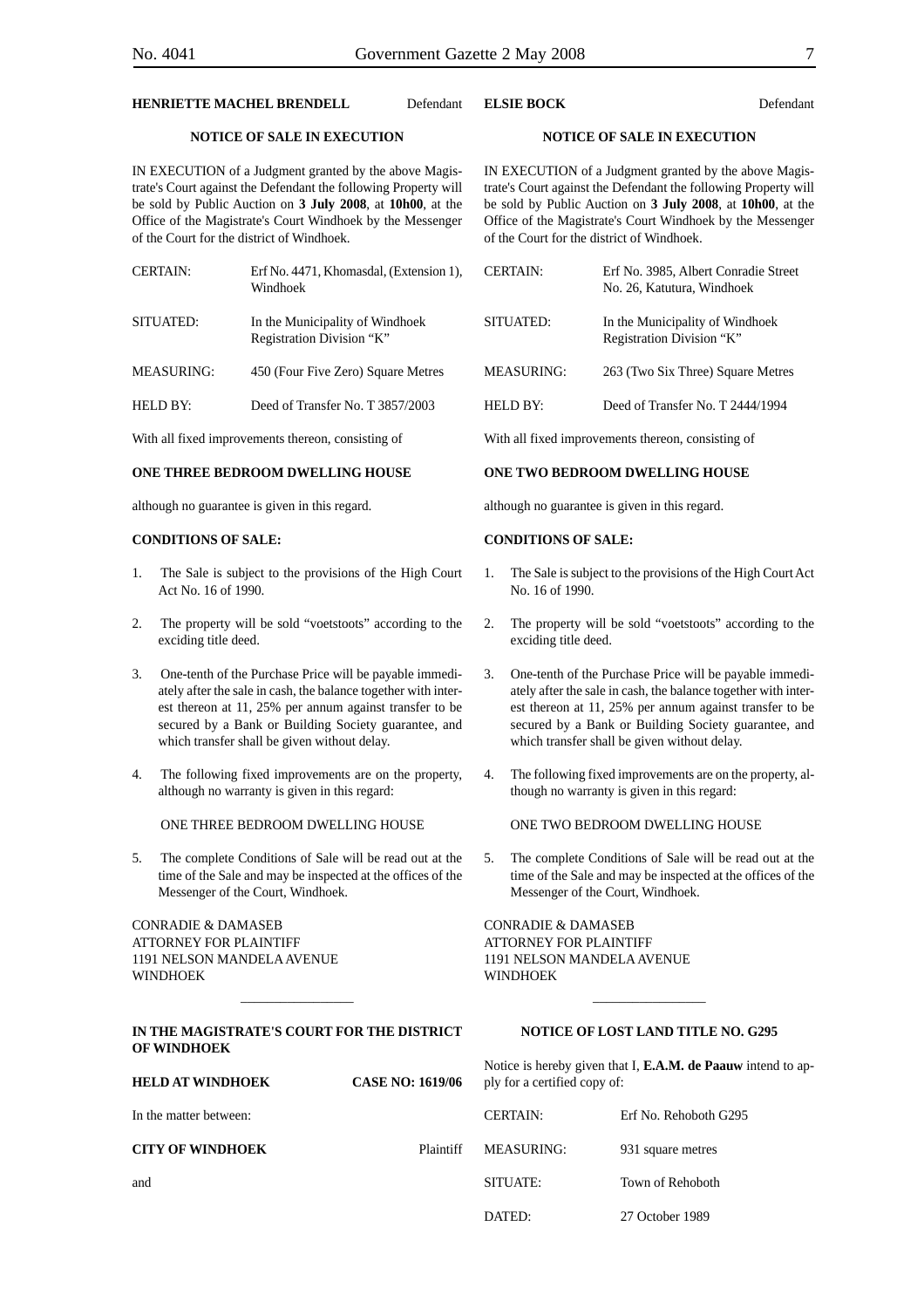THE PROPERTY OF: Herman van Wyk

All persons who object to the issue of such copy are hereby required to lodge their objections in writing with the Registrar within three weeks from the publication of this notice.

DATED at WINDHOEK this 21st day of APRIL 2008.

E.A.N. DE PAAUW P.O. BOX 6250 WINDHOEK

**BE PLEASED TO TAKE NOTICE THAT** the High Court of Namibia on Friday, 11 April 2008 authorised an advertisement in the following terms:

 $\overline{\phantom{a}}$ 

- 1. Be pleased to take notice that **B R HOLDINGS LTD**, a company duly incorporated under the laws of Gibraltar, is the holder of **Patent 94!0094** in Namibia in terms of letters Patent issued by the Registrar of Patents for Namibia with effect 9 December 1994.
- 2. Be pleased to take further notice that this Patent 94/009 is for an invention known as "*Aquaculture Platform"* ("the Patent")
- 3. Be pleased to take further notice that the Patent is due to expire on 8 December 2008 and that applicant intends making application to the High Court of Namibia on Friday, 30 May 2008 at 10h00 or as soon thereafter as the matter may be heard, for an order extending the term of the Patent for a further 14 (fourteen) years commencing on 9 December 2008 and thus extending until 8 December 2022.
- 4. Be pleased to take further notice that a copy of the application for extension is available for inspection at the office of the legal practitioners **H D Bossau & Co** at 15th Floor, Frans Indongo Gardens, Dr Frans Indongo Street, Windhoek and during office hours from Monday to Friday.
- 5. Take further notice that any interested party shall be entitled to make a copy of that application at the offices of H D Bossau & Co at its own cost.
- 6. Be pleased to take further notice that should any party intend to object to the aforementioned extension, such party shall
	- (a) be required to give written notice to the Registrar of the High Court of Namibia as well as to legal practitioners H D Bossau & Co at the abovementioned address of its intention to so object, which notice shall be delivered not later than Tuesday: 20 May 2008. Such notification shall also contain an address situated within 8 (eight) kilometers from the offices of the Registrar of the High Court of Namibia as an address for the delivery upon such objector of all documents in this matter:
	- (b) be entitled to appear and be heard in the High Court of Namibia on Friday. 30 May 2008 at 10h00, being the date set for the hearing of this application or at such other date to which any such opposed application may then be postponed.

7. Take further notice that should the exchange of further affidavits or documents be required in any opposed proceedings as aforementioned, the time limits for such exchange and all other matters relevant to such opposed proceedings, shall be regulated by an order of the High Court on 30 May 2008

Legal Practitioners for Applicant H.D. Bossau & Co 15th Floor Frans Indongo Gardens Dr Frans Indongo Street Windhoek Republic of Namibia

#### **THE ALIENS ACT, 1937 NOTICE OF INTENTION OF CHANGE OF SURNAME**

\_\_\_\_\_\_\_\_\_\_\_\_\_\_\_\_\_

I, **MARIA TAMUKONDJO PETRUS,** residing at Okahoa and unemployed, intend applying to the Minister of Home Affairs for authority under section 9 of the Aliens Act, 1937, to assume the surname **AMUNYELA** for the reasons that **PETRUS** is my father's first name.

I previously bore the name **MARIA TAMUKONDJO PETRUS.**

Any person who objects to my assumption of the said surname of **AMUNYELA** should as soon as may be lodge his or her objection, in writing, with a statement of his or her reasons therefor, with the Magistrate of Windhoek.

**M.T. PETRUS P.O. BOX 74 OKAHOA**

#### **THE ALIENS ACT, 1937 NOTICE OF INTENTION OF CHANGE OF SURNAME**

\_\_\_\_\_\_\_\_\_\_\_\_\_\_\_\_

I, **JEFTA TJITUKA,** residing at Erf 8066 Richard Tjiramba Street and employed as a Mechanic at Continental Spares, intend applying to the Minister of Home Affairs for authority under section 9 of the Aliens Act, 1937, to assume the surname **TJIROZE** for the reasons that I change my surname from father's surname to my mothers surname.

I previously bore the name **JEFTA TJITUKA.**

Any person who objects to my assumption of the said surname of **TJIROZE** should as soon as may be lodge his or her objection, in writing, with a statement of his or her reasons therefor, with the Magistrate of Windhoek.

**J. TJITUKA P.O. BOX 5046 WINDHOEK**

#### **THE ALIENS ACT, 1937 NOTICE OF INTENTION OF CHANGE OF SURNAME**

\_\_\_\_\_\_\_\_\_\_\_\_\_\_\_\_

I, **ISMAEL NATANGWE,** residing at Oshakati and employed as a soldier at Namibian Defence Force, intend applying to the Minister of Home Affairs for authority under section 9 of the Aliens Act, 1937, to assume the surname **HASHI-**PALA for the reasons that I want to change to my father's surname.